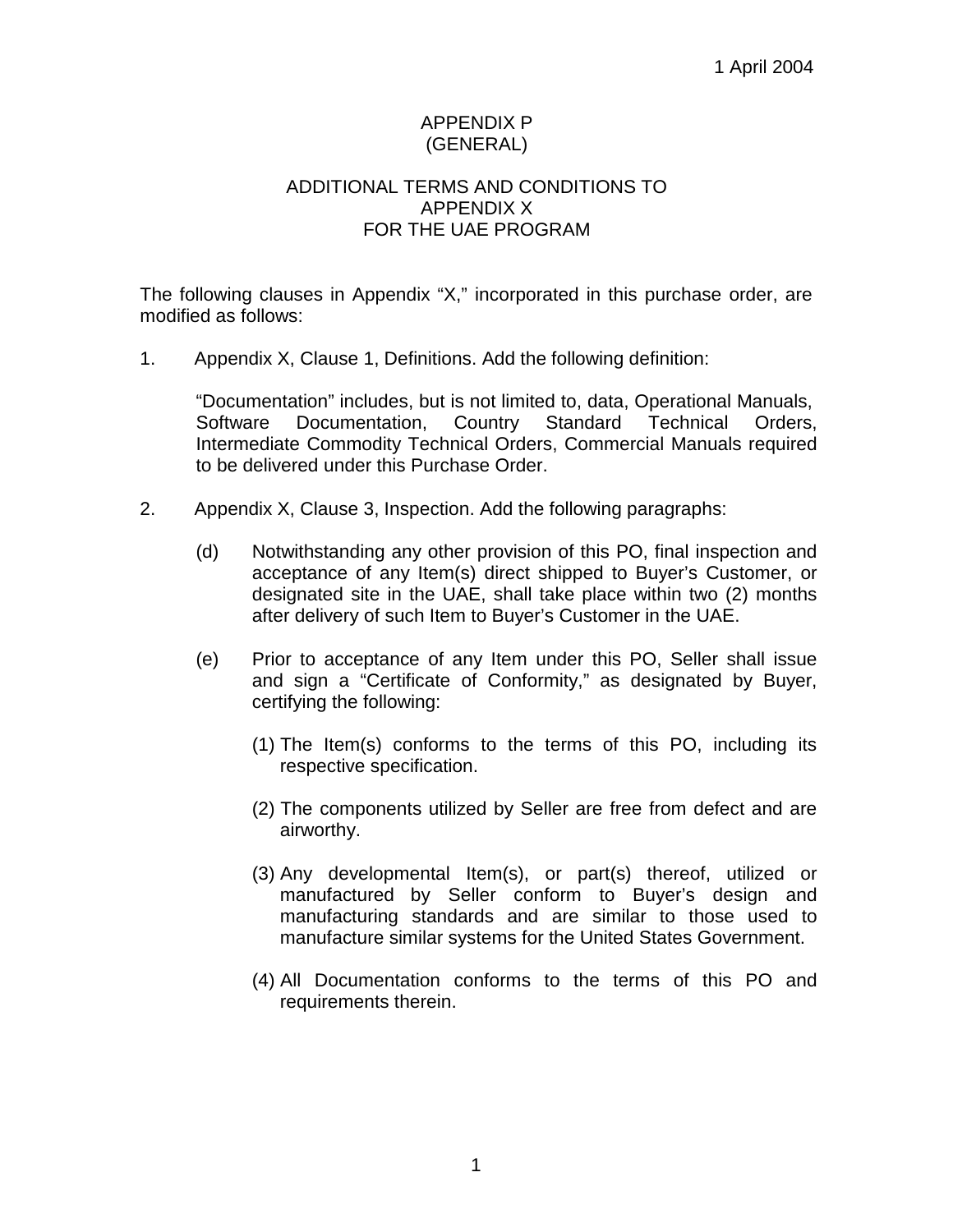- (5) All Services were performed and conducted in accordance with the terms of this PO by qualified Seller personnel who possess the technical skills and experience necessary to successfully fulfill the applicable PO requirements.
- 3. Appendix X, Clause 7, Warranty. Add the following paragraph:
	- (d) Seller shall give priority to all warranty Item(s) so as to reduce as much as possible the duration of the Seller's warranty repair or replacement.
- 4. Appendix X, Clause 9, Changes. If any Item to be delivered under this PO is an Item that is newly developed for this PO or an Item that is modified to fit the requirements of this PO, the following additional paragraphs apply:
	- (g) If, in the judgment of Buyer, certain modifications are deemed essential or mandatory for safety purposes, during production, Seller shall, at no cost to Buyer, incorporate the modification into the Item(s).

Prior to delivery of the last Item and through the warranty period of the last Item, any modification kits for those Safety of Flight TCTOs considered mandatory by Buyer or the United States Government shall be provided to Buyer for systems already delivered, at no cost to Buyer.

5. Appendix X, Clause 10, Responsibility for Property. Add the following paragraph:

Risk of loss or damage for any such Property shall vest in Seller while the Property is in the possession or control of Seller and shall remain with Seller until such Property is transferred to Buyer or Buyer' Customer. Title, at all times, shall remain vested in Buyer or Buyer's Customer.

6. Appendix X, Clause 12, Data Rights. Add the following paragraph to the end of the clause:

**Irrevocable License to Use Data.** 

Buyer and Buyer's Customer are hereby granted an irrevocable license to use, copy or reproduce any Documentation, as necessary for the use and repair of such Item(s). Documentation will not be used, copied, or reproduced, to any third party, except when deemed necessary by Buyer or Buyer's Customer for study/certification of new weapons and configurations on the Items in UAE. Should a new configuration of the Item need to be qualified, Buyer or Buyer's Customer may supply, on a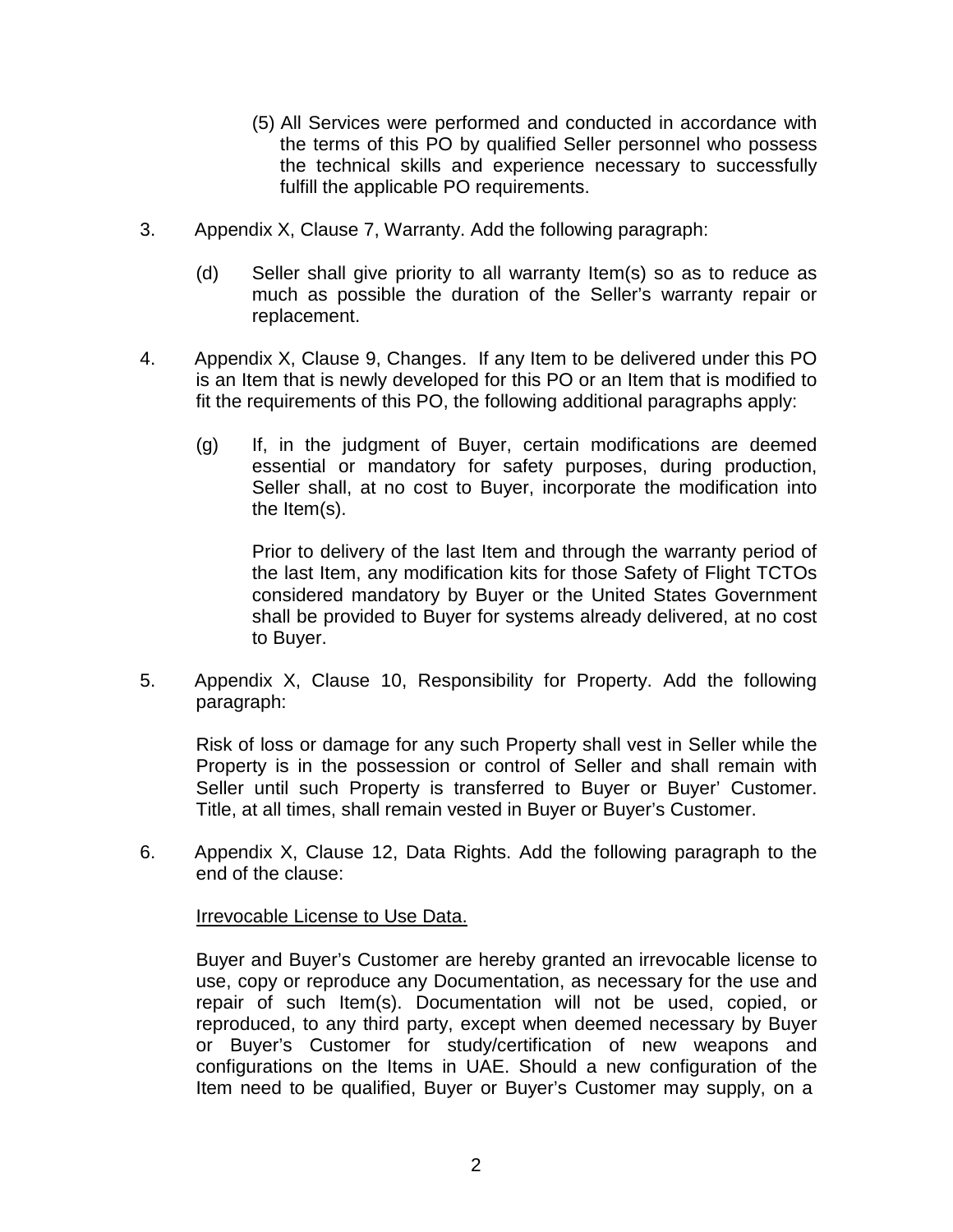need to know basis, data pertaining to such Item to a party to said qualification.

7. Appendix X, Clause 14, Termination for Convenience. Add the following to subparagraph (a), after the third sentence:

In the event of a termination for convenience hereunder, Seller shall prepare and submit within thirty (30) days after receipt of the notice of termination a list detailing the status of material in process of production and affected Items ("property") as follows:

- (1) List of property already completed but not yet delivered on the date of receipt by Seller of the termination notice;
- (2) List of property in the process of production on the date of receipt by Seller of the termination notice and the state of completion of such property shall be mentioned against each item;
- (3) List of material for property procured for this Purchase Order but not yet launched into production on the date of receipt by Seller of the termination notice.
- 8. Appendix X. Clause 21, Technical Surveillance. Add "the development, qualifications, validation, and" after "witness" in the third line.
- 9. Appendix X. Clause 26, Packing, Shipment, and Shipping Instructions.

Seller shall contact Buyer for appropriate shipping information and marking if any of Seller's Item(s) are to be direct shipped to Buyer's Customer.

10. Add the following as a new Clause 34, Title and Risk of Loss for Direct Shipped Item(s):

Title and Risk of Loss for any Item direct shipped to Buyer's Customer shall remain vested in Seller until acceptance by Buyer's Customer in the UAE.

11. Add the following as a new Clause 35, New Material:

All material procured under this PO shall be brand new and newly manufactured. Items tested on the flight test aircraft and in the laboratory shall be subject to wear and tear resulting from their use during development and manufacturing tests and shall be refurbished into serviceable condition prior to delivery.